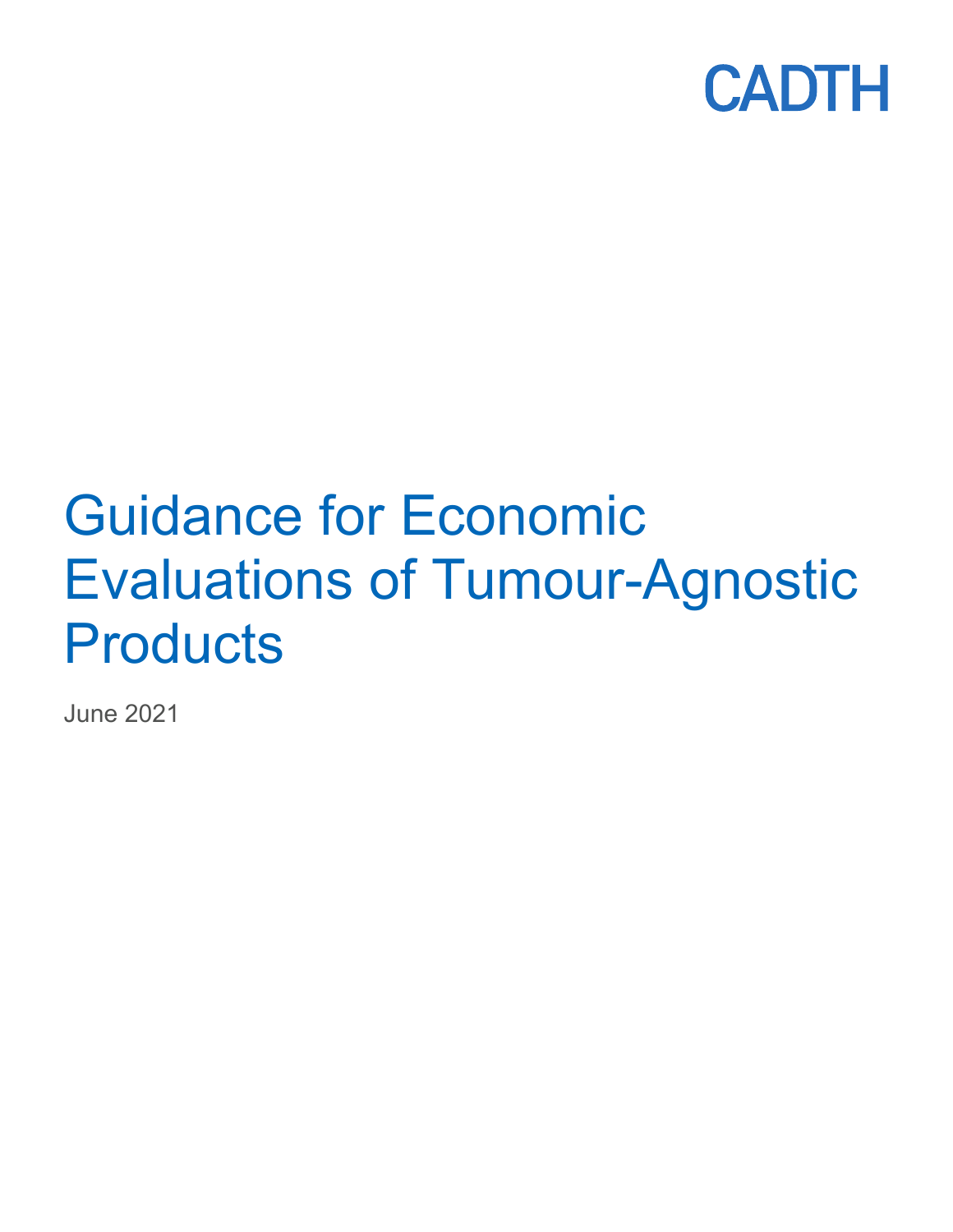**Disclaimer:** The information in this document is intended to help Canadian health care decision-makers, health care professionals, health systems leaders, and policy-makers make well-informed decisions and thereby improve the quality of health care services. While patients and others may access this document, the document is made available for informational purposes only and no representations or warranties are made with respect to its fitness for any particular purpose. The information in this document should not be used as a substitute for professional medical advice or as a substitute for the application of clinical judgment in respect of the care of a particular patient or other professional judgment in any decision-making process. The Canadian Agency for Drugs and Technologies in Health (CADTH) does not endorse any information, drugs, therapies, treatments, products, processes, or services.

While care has been taken to ensure that the information prepared by CADTH in this document is accurate, complete, and up-to-date as at the applicable date the material was first published by CADTH, CADTH does not make any guarantees to that effect. CADTH does not guarantee and is not responsible for the quality, currency, propriety, accuracy, or reasonableness of any statements, information, or conclusions contained in any third-party materials used in preparing this document. The views and opinions of third parties published in this document do not necessarily state or reflect those of CADTH.

CADTH is not responsible for any errors, omissions, injury, loss, or damage arising from or relating to the use (or misuse) of any information, statements, or conclusions contained in or implied by the contents of this document or any of the source materials.

This document may contain links to third-party websites. CADTH does not have control over the content of such sites. Use of third-party sites is governed by the third-party website owners' own terms and conditions set out for such sites. CADTH does not make any guarantee with respect to any information contained on such third-party sites and CADTH is not responsible for any injury, loss, or damage suffered as a result of using such third-party sites. CADTH has no responsibility for the collection, use, and disclosure of personal information by third-party sites.

Subject to the aforementioned limitations, the views expressed herein are those of CADTH and do not necessarily represent the views of Canada's federal, provincial, or territorial governments or any third party supplier of information.

This document is prepared and intended for use in the context of the Canadian health care system. The use of this document outside of Canada is done so at the user's own risk.

This disclaimer and any questions or matters of any nature arising from or relating to the content or use (or misuse) of this document will be governed by and interpreted in accordance with the laws of the Province of Ontario and the laws of Canada applicable therein, and all proceedings shall be subject to the exclusive jurisdiction of the courts of the Province of Ontario, Canada.

The copyright and other intellectual property rights in this document are owned by CADTH and its licensors. These rights are protected by the Canadian *Copyright Act* and other national and international laws and agreements. Users are permitted to make copies of this document for non-commercial purposes only, provided it is not modified when reproduced and appropriate credit is given to CADTH and its licensors.

**About CADTH:** CADTH is an independent, not-for-profit organization responsible for providing Canada's health care decision-makers with objective evidence to help make informed decisions about the optimal use of drugs, medical devices, diagnostics, and procedures in our health care system.

**Funding:** CADTH receives funding from Canada's federal, provincial, and territorial governments, with the exception of Quebec.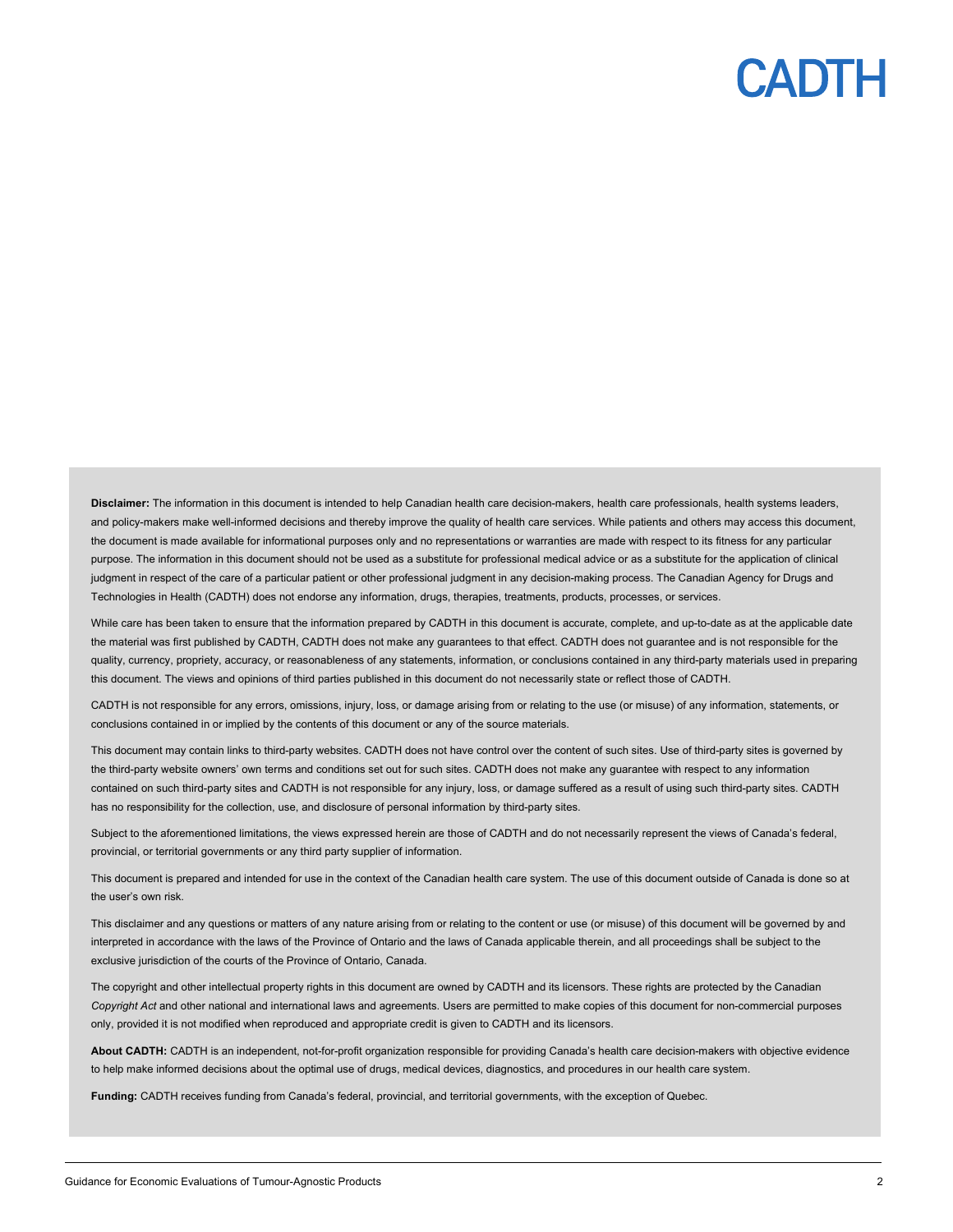### **Acknowledgements**

### **Authors**

Alex Haines, BSc, MSc, Manager Health Economics, CADTH Suzanne LaPlante, BPharm, MSc, DLSHTM, CADTH Karen Lee, MA, Director Health Economics, CADTH

### **Contributors**

CADTH would like to thank the following individuals from CADTH's Health Economics Advisory Council for their reviews of the partial and final drafts and their methodological support.

Lauren E. Cipriano, PhD Associate Professor, Ivey Business School University of Western Ontario London, Ontario

Doug Coyle, PhD Professor, School of Epidemiology and Public Health University of Ottawa Ottawa, Ontario

Mike Paulden, PhD Assistant Professor, School of Public Health University of Alberta Edmonton, Alberta

Petros Pechlivanoglou, PhD **Scientist** The Hospital for Sick Children Toronto, Ontario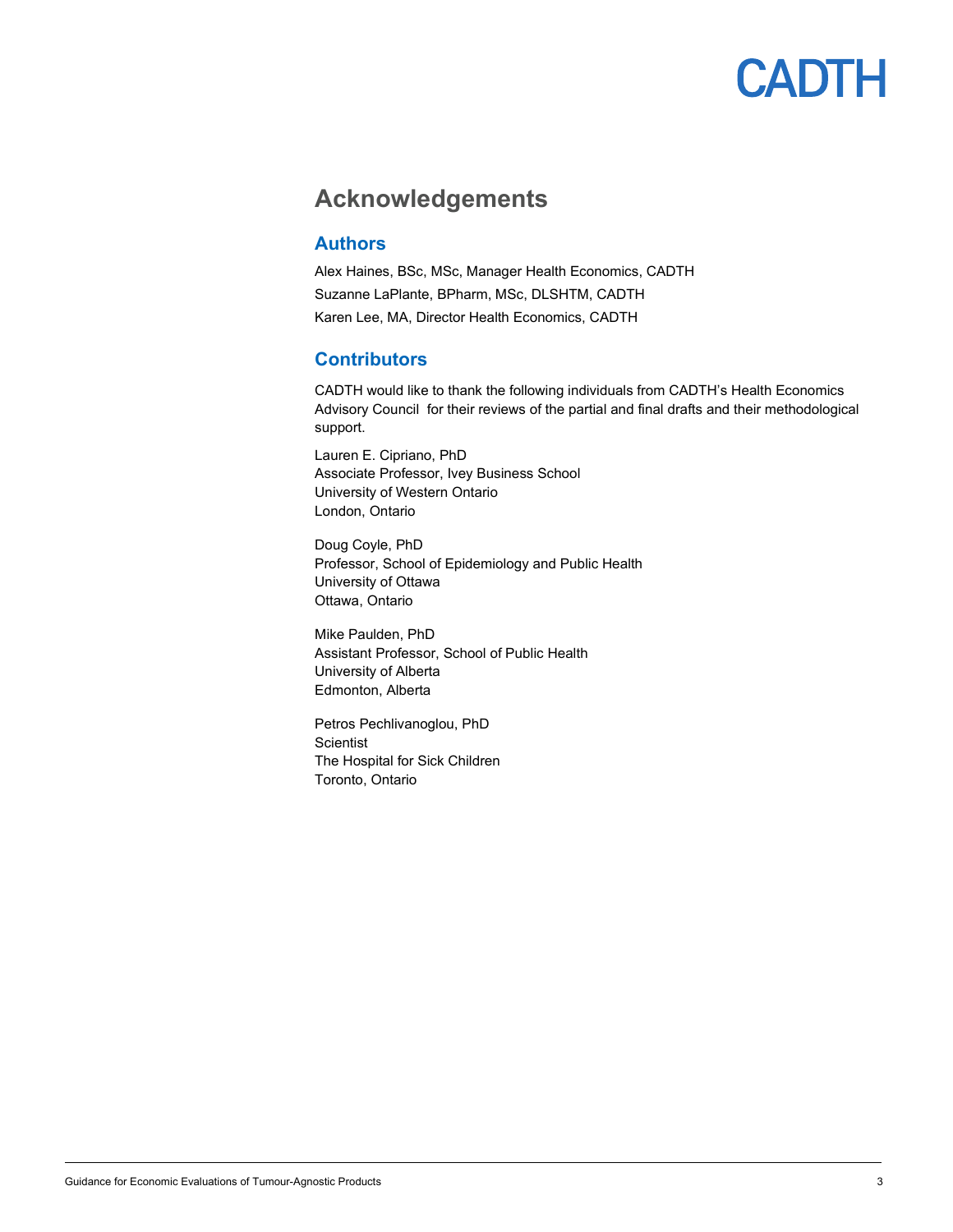### **Abbreviations**

| <b>ICER</b> | incremental cost-effectiveness ratio |
|-------------|--------------------------------------|
| OS.         | overall survival                     |
| <b>PFS</b>  | progression-free survival            |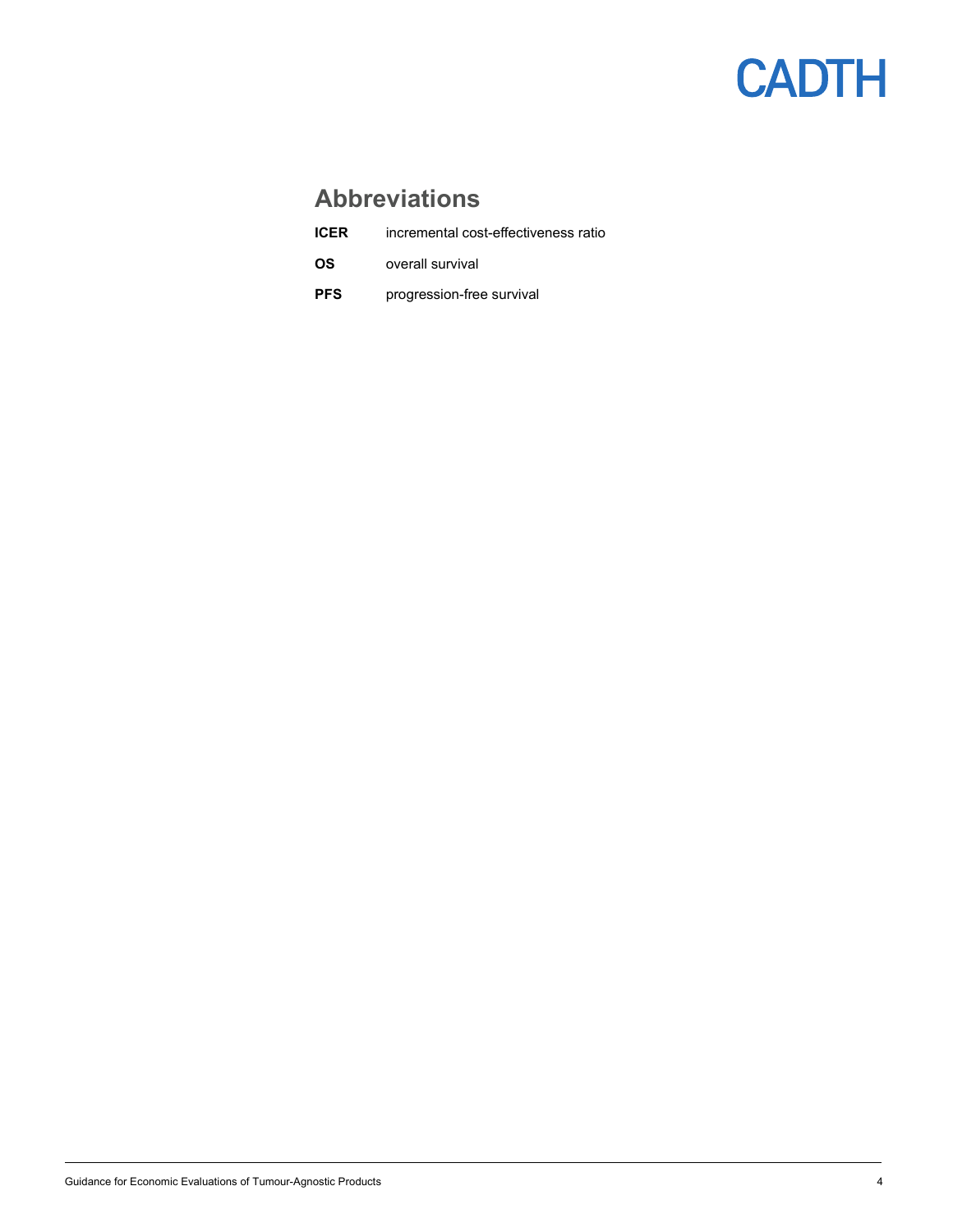### **Introduction**

In recent years, several cancer drugs targeting genetic mutations or biomarkers have been developed. These mutations or biomarkers are present across many, if not all, tumour types with varying frequency. When these alterations are rare, regulatory agencies frequently approve a cancer drug based on a basket trial, a type of trial that tests a new drug across different types of cancer with the same mutation or biomarker.<sup>1</sup> The evidence generated by these basket trials is challenging when it comes to economic analyses. The sample size is often small, resulting in only a few patients per tumour type. These studies are often singlearm trials; therefore, the incremental effectiveness of the new therapy in comparison to the relevant comparator in patients with the target mutation or biomarker is often unknown. Specific guidance is required on how to best approach the economic analysis of tumouragnostic treatments to ensure consistency with and adherence to CADTH's *Guidelines for the Economic Evaluation of Health Technologies: Canada, 4th Edition*. 2

The intent of this document is to provide additional guidance that pertains specifically to the economic evaluation of tumour-agnostic products (i.e., drugs that target multiple cancer types that have the same genetic mutation or biomarker targeted by that drug). <sup>3</sup> The guidance in this document outlines the requirements for conducting economic evaluations when assessing these treatments. More detailed guidance may be available when considering specific decision problems (e.g., drug reimbursement reviews); readers should consult these documents if relevant.

### **Specific Guidance**

These topic areas require additional guidance:

- Target population
- Comparator
- Clinical effectiveness
- Costs and utilities
- Modelling
- Analysis and reporting
- Uncertainty

### **Target Population**

As per CADTH's economic guidelines:

The economic evaluation should reflect the **entire target population** as defined by the decision problem. Researchers should, however, examine any **potential sources of heterogeneity** that may lead to differences in parameter-input values across distinct subgroups. Note that heterogeneity may result from differences in the natural history of the disease, effectiveness of the interventions, health state preferences, or costs of the interventions. Heterogeneity may result in different decisions with respect to costeffectiveness among different subgroups. The responsibility of the researcher, therefore, is to establish whether important heterogeneity exits in parameter estimates. A **stratified analysis** will allow decision-makers to identify any differential results across subgroups.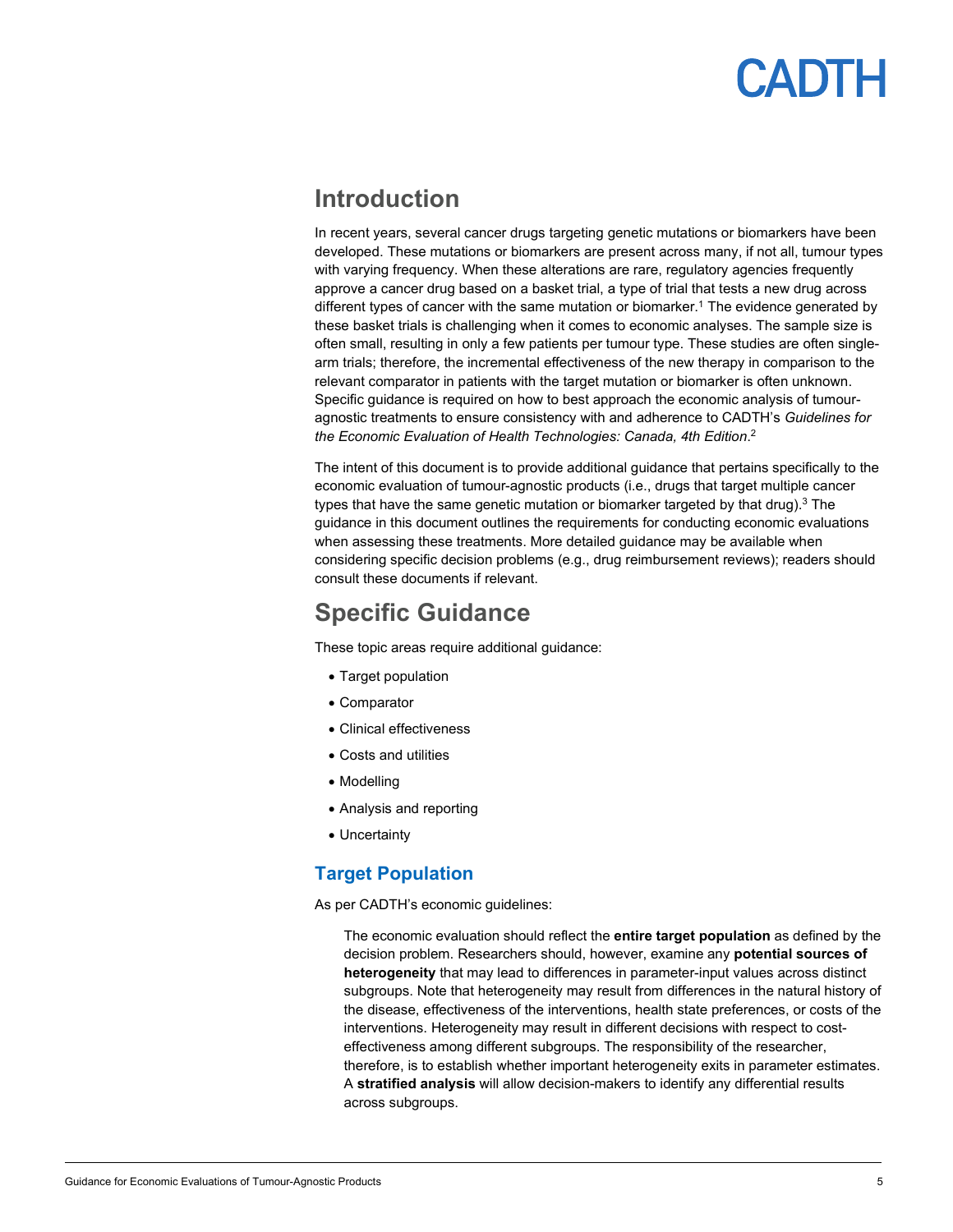# **ANIE**

To ensure adherence to CADTH's current economic guidelines, economic evaluations of tumour-agnostic products must satisfy the following:

- A stratified analysis must be conducted for all tumour types reflecting the entire target population. If a treatment is being considered at multiple different places in the treatment sequence for a specific tumour type, analysis should also be stratified by place in the treatment sequence and compared with appropriate alternatives at each place in the treatment sequence.
- The stratified analysis must be applied in the following situations (but not limited to these situations):
	- o High-incidence cancer with a rare mutation
	- $\circ$  Low-incidence cancer with a mutation that has higher frequency or is characteristic for the cancer type
	- o Tumours occurring most frequently in the study population
- Although an analysis may be difficult to perform in some instances (e.g., when there are limited data), the cost-effectiveness of therapy can only be inferred in those tumour types for which an analysis is performed.
- A scenario analysis should be conducted that includes all target indications, with results weighted by tumour prevalence, combining estimated outcomes for tumour types for which cost-effectiveness information has been provided, and assuming treatment costs but no incremental clinical benefit for those for which no information is provided (see Analysis and Reporting). This represents an optimistic scenario in the absence of comparative clinical evidence and the exclusion of any potential safety concerns.

#### **Comparator**

As per CADTH's economic guidelines:

All interventions currently used and potentially displaced should be identified in addition to interventions likely to be available in the near future.

To ensure adherence to CADTH's current economic guidelines:

- Comparators should be specific to the tumour site and line of treatment. Stratified scenario analyses at various lines of treatment may be necessary.
- The use of a single "pooled" comparator arm is not considered appropriate methodology because:
	- o It violates the Markov assumption of homogeneity of population.
	- $\circ$  Each tumour type has a different set of comparators with varying efficacy outcomes (e.g., progression-free survival [PFS] and overall survival [OS]), different costs, and different utilities.
	- $\circ$  It neglects to consider potential changes in the population tumour mix with time.

#### **Clinical Effectiveness**

As per CADTH's economic guidelines:

Decision-makers are generally concerned with the impact of interventions on patients treated in routine practice. In the reference case analysis, this would entail the need for clinically meaningful outcomes to inform the duration and quality of life.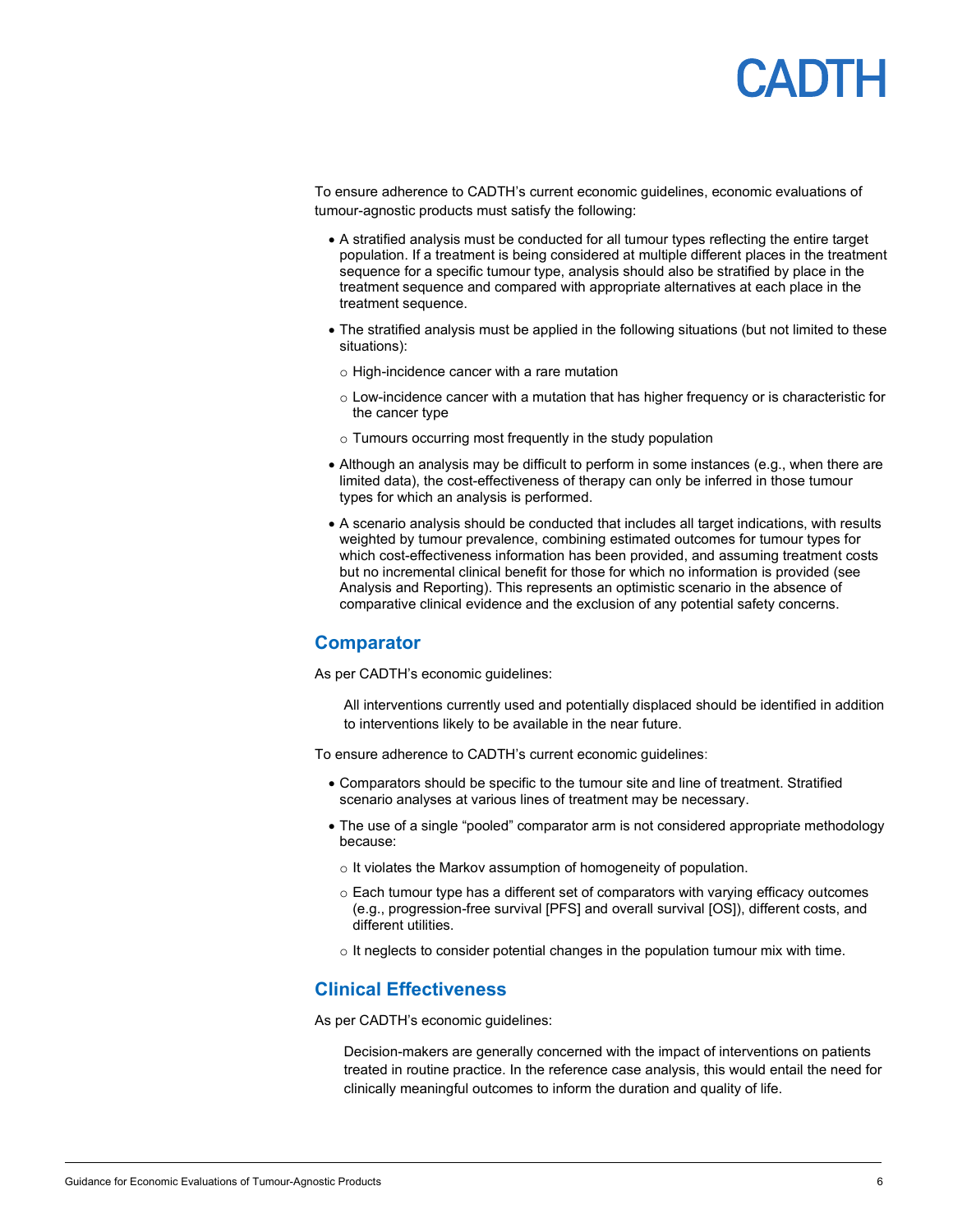# **ADIL**

Researchers should evaluate and justify the validity of any surrogate end points used for parameter estimation. Uncertainty in the association of the surrogate to the final clinical outcome should be reflected in the reference case probabilistic analysis. This uncertainty can also be explored through appropriate scenario analyses. The existence of multiple potential surrogates should be reflected in the analysis of uncertainty. When considering the use of biomarkers as surrogate end points, the researcher should evaluate and justify the validity of the biomarker and the degree to which the biomarker satisfies the criteria of a surrogate end point.

To ensure adherence to CADTH's current economic guidelines:

- When direct comparator evidence is not available through clinical trial(s) and a comparator arm is modelled based on the medical literature, the effectiveness and safety must be supported by a comprehensive and replicable review of the literature and a clear and transparent assessment of fitness for purpose.
	- $\circ$  Ideally, the comparator arm evidence is based on a population with the same mutation as patients in the treatment arm.
	- $\circ$  If the comparator arm is based on a population not known to have the specific mutation, this additional uncertainty should be considered for both the mean estimates and variance (i.e., beyond what is illustrated in the trial evidence). This is to ensure that the prognosis that may be associated with specific mutations is captured. Therefore, comparator treatment effectiveness in a cohort of patients without the exact same mutation may differ from a comparator cohort with the mutation.
- The use of a single pooled PFS or OS curve to represent the efficacy of the tumouragnostic product is not considered appropriate methodology. This violates the assumptions of Kaplan-Meier analysis because:
	- $\circ$  The trial population consists of patients with various types of tumours with varying prognoses. Trial participant outcomes are not independent observations; survival times for participants with the same tumour type may be correlated.
	- $\circ$  Patients with poor tumour prognoses die earlier in the observation window which, over time, increases the number of patients with favourable prognoses in the at-risk population.
- If the economic evaluation is based on surrogate outcomes, these must be validated and the uncertainty fully propagated. Evidence of the predictive nature of the surrogate must be considered in the model structure.

### **Costs and Utilities**

As per CADTH's economic guidelines:

As part of conceptualizing the model (see Modelling section) researchers should identify health states for which utilities will be required.

The researcher should identify all activities and resources that are likely to occur within the context of the decision problem (e.g., accounting for the target population, perspective, and time horizon). The conceptualization of the clinical or care pathway for the health condition will provide the basis for identifying relevant resources. The structure of the pathway will dictate how resource use and the associated costs are included in the model (e.g., whether they are determined by health state or event). Researchers must consider all resources that occur along the pathway and that are attributable to the interventions of interest.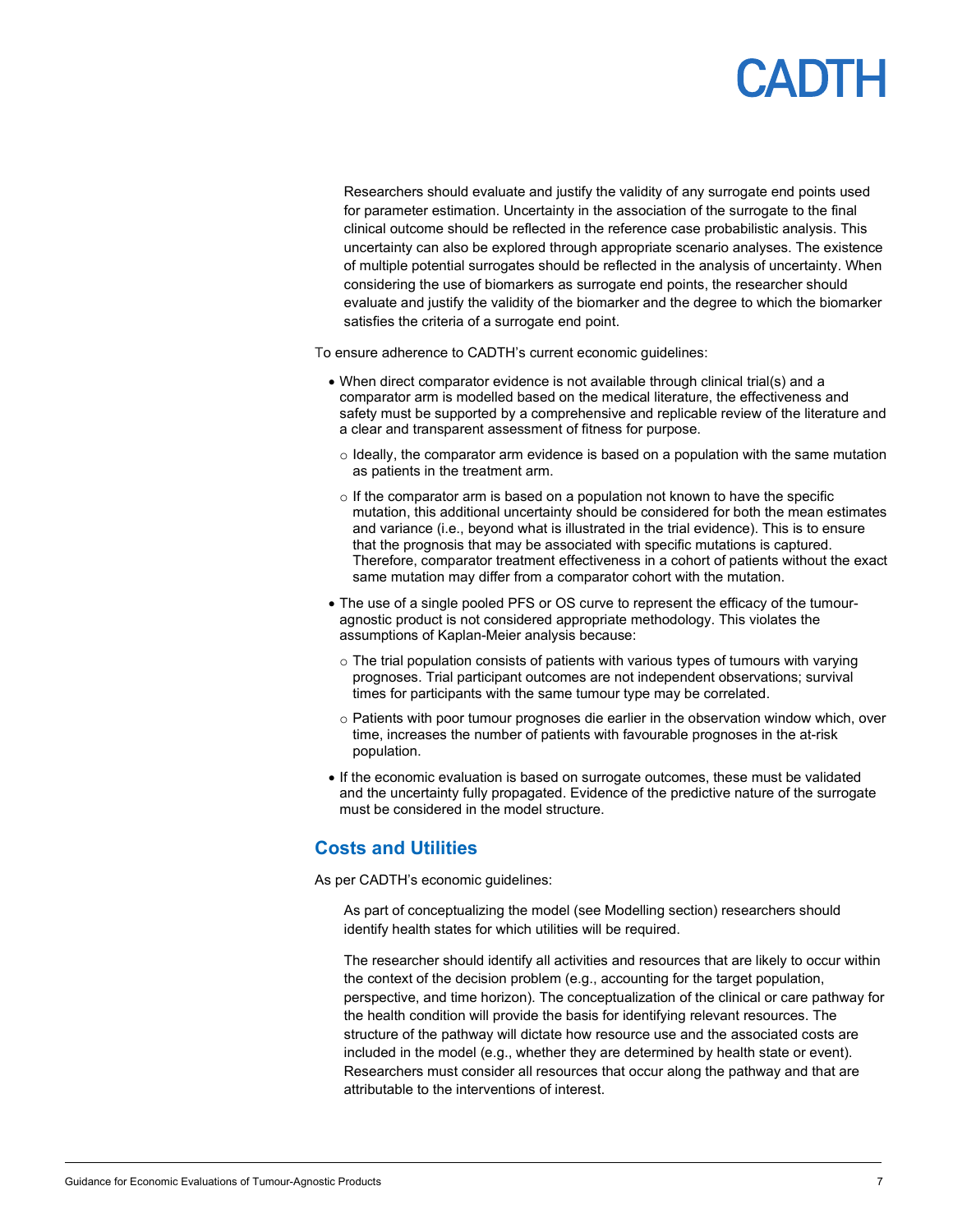# PANTH

To ensure adherence to CADTH's current economic guidelines:

- The use of single pooled pre-progression and post-progression costs and utilities data is not considered appropriate methodology because:
	- o It violates the Markov assumption of homogeneity of population.
	- $\circ$  Each tumour type has a different set of comparators with varying efficacy outcomes, different costs, and different utilities.
	- $\circ$  It neglects to consider the potential changes in the population tumour mix over time.

#### Companion Diagnostics

- The cost of any companion diagnostic must be incorporated as per CADTH's economic guidelines, specifically guidance on companion diagnostics.4 Special care must be taken to incorporate:
	- $\circ$  The costs of testing in all patients who need to be tested to identify the target population if this is not standard of care at time the analysis is conducted
	- $\circ$  The specificity and sensitivity of the test(s) and any variation by tumour type
	- o The variability in diagnostic costs across tumour types

#### **Modelling**

As per CADTH's economic guidelines:

Most decision problems can be addressed with a wide variety of modelling techniques. The choice of model type should be related to the characteristics of the decision problem, with justification provided regarding the choice of modelling approach. For any type of modelling approach chosen, the model must be methodologically sound and transparent, and researchers are encouraged to follow good modelling practice guidelines.

To ensure adherence to CADTH's current economic guidelines:

- The chosen modelling technique must address the decision problem and appropriately reflect the conceptualization of the clinical or care pathway for the health condition and the intervention being compared.
	- o The assumption of independence between PFS and OS required for partitioned survival models is not consistent with the available evidence.
	- $\circ$  Markov state transition models using the clinical trial evidence to estimate the rate of transition from "pre-progressed" to "progressed" and from "progressed" to "dead" are more appropriate for tumour-agnostic technologies.
	- $\circ$  There may be additional information in the literature to support the calculation of transition rates across states (e.g., from "progressed" to "dead") which may serve as a larger base of knowledge than the small sample size in the clinical trial. This approach uses all clinical evidence available to inform the transitions in the decision model and not only the clinical trial data, which is often limited by short trial length and small sample sizes.
- As per CADTH's economic guidelines, researchers should report the percentage of the estimated incremental benefit that occurs beyond the observed data, preferably by tumour type. Researchers should also justify the assumptions that lead to any benefits accrued outside of the observed data, such as the length of treatment effect.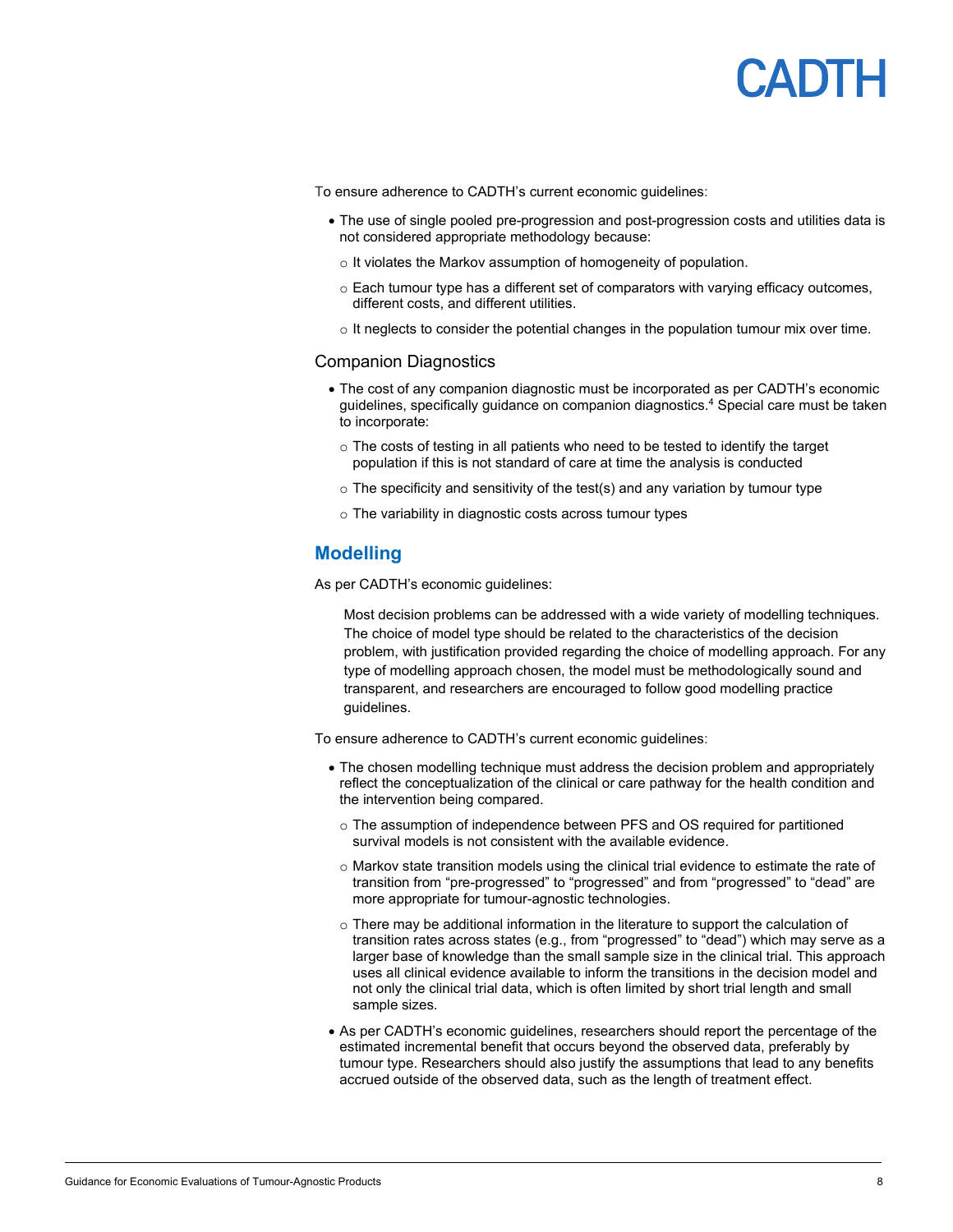# PADIE

### **Analysis and Reporting**

As per CADTH's economic guidelines:

#### **Analysis**

All expected costs and expected outcomes should be reported separately for each subgroup identified within the target population, with sequential analyses conducted for each stratum. If the decision problem requires an overall estimate, researchers can provide an estimate for the entire target population through weighting the results by subgroup.

#### **Reporting**

When a stratified analysis is conducted, but a decision-maker cannot implement decisions by subgroups, rather than calculating the mean result (i.e., the ICER) over the entire population, the appropriate estimate of the overall result is determined by weighting the estimates for each subgroup by their respective prevalence.

To ensure adherence to CADTH's current economic guidelines:

- Each stratum of the stratified analysis must be reported as per CADTH's economic guidelines (including sensitivity analysis) and incremental cost-effectiveness ratios (ICERs) must be reported by tumour site.
- An overall ICER for the entire target population must be computed from the tumourspecific incremental costs and quality-adjusted life-years using the population prevalence of these tumours (as opposed to the prevalence from the trial population). This ICER must be calculated based on the weighting of costs and effects, and then aggregated for the overall ICER.
	- $\circ$  The analysis must be probabilistic, as stipulated in the CADTH economic guidelines. Uncertainty about prevalence estimates must be reflected within the probabilistic scenario analyses, on which the effect of extreme prevalence values on the overall ICER is assessed.
- Analysis must take into account all tumour types that may be influenced by the decision problem, not just select tumour types.
- For tumour types that are not modelled, the expected incremental cost compared with best supportive care should be the incremental costs of treatment. In addition, the expected incremental quality-adjusted life-years compared with best supportive care should be a point estimate of zero.
- As indicated in the CADTH economic guidelines, uncertainty must be fully propagated throughout the model.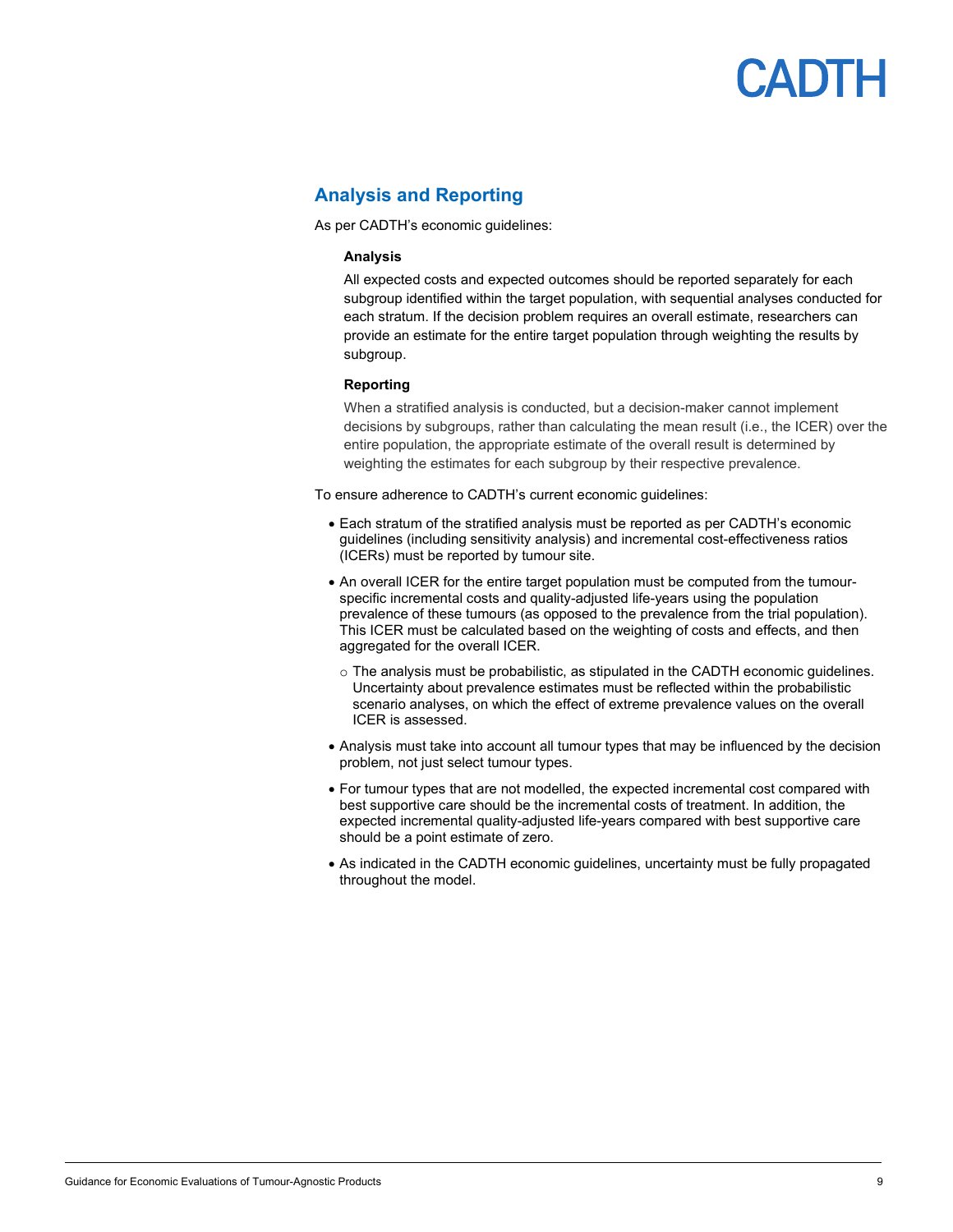# **PADTE**

### **Uncertainty**

As per CADTH's economic guidelines:

Economic evaluations are undertaken to inform decision-makers about the expected costs and outcomes of alternative courses of action. It is important that decision-makers be provided with accessible information on any uncertainty regarding the results. As such, researchers should take a systematic and consistent approach to the specification and analysis of uncertainty in economic evaluations. Three categories of uncertainty need to be explicitly addressed: methodological, parameter, and structural.

Economic analyses need to account for the greater clinical uncertainty often associated with these treatments, both within the period for which there are observed data and with respect to extrapolation.

#### Uncertainty Related to the Observed Data

- When sample size (n) per tumour type is less than 30, the underlying assumptions of survival (time to event) analysis (e.g., homogeneity in the survival function, independence of censoring, uniformity within a time interval) may not be met. $^{\rm 5}$
- If these underlying assumptions cannot be met or demonstrated, researchers must consider methods to account for the increased uncertainty associated with the information.
- Researchers should adopt approaches that account for censoring and time to event.
- These can include:
	- $\circ$  Bayesian methods with appropriate selection of prior distribution<sup>5,6</sup>
	- o Alternative approaches, such as those proposed by UK NICE DSU, are also acceptable as scenario analyses

#### Uncertainty Related to the Extrapolation of Clinical Effects

- Assumptions about the duration of treatment effect must be addressed in scenario analyses as per CADTH's economic guidelines (e.g., no or waning treatment effect beyond the observed period).
- Greater uncertainty in the extrapolation period should be considered and, if possible, validated using external data. If data do not exist, conservative assumptions (e.g., no benefit beyond time points for which data are available) should be considered in exploratory analyses to allow scenarios based on the available evidence.
- Simply assuming the same degree of uncertainty during the observed period is not considered appropriate methodology.